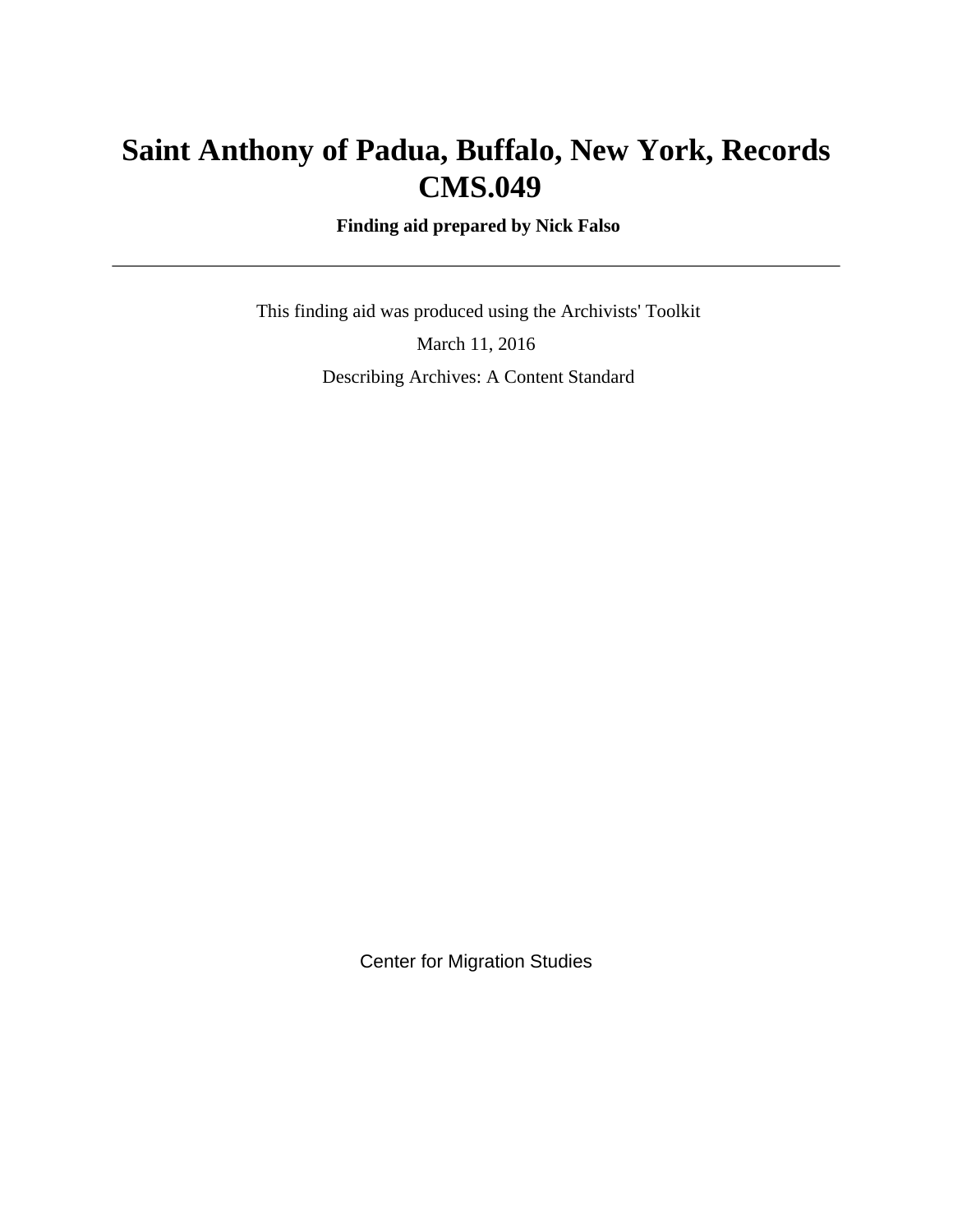# **Table of Contents**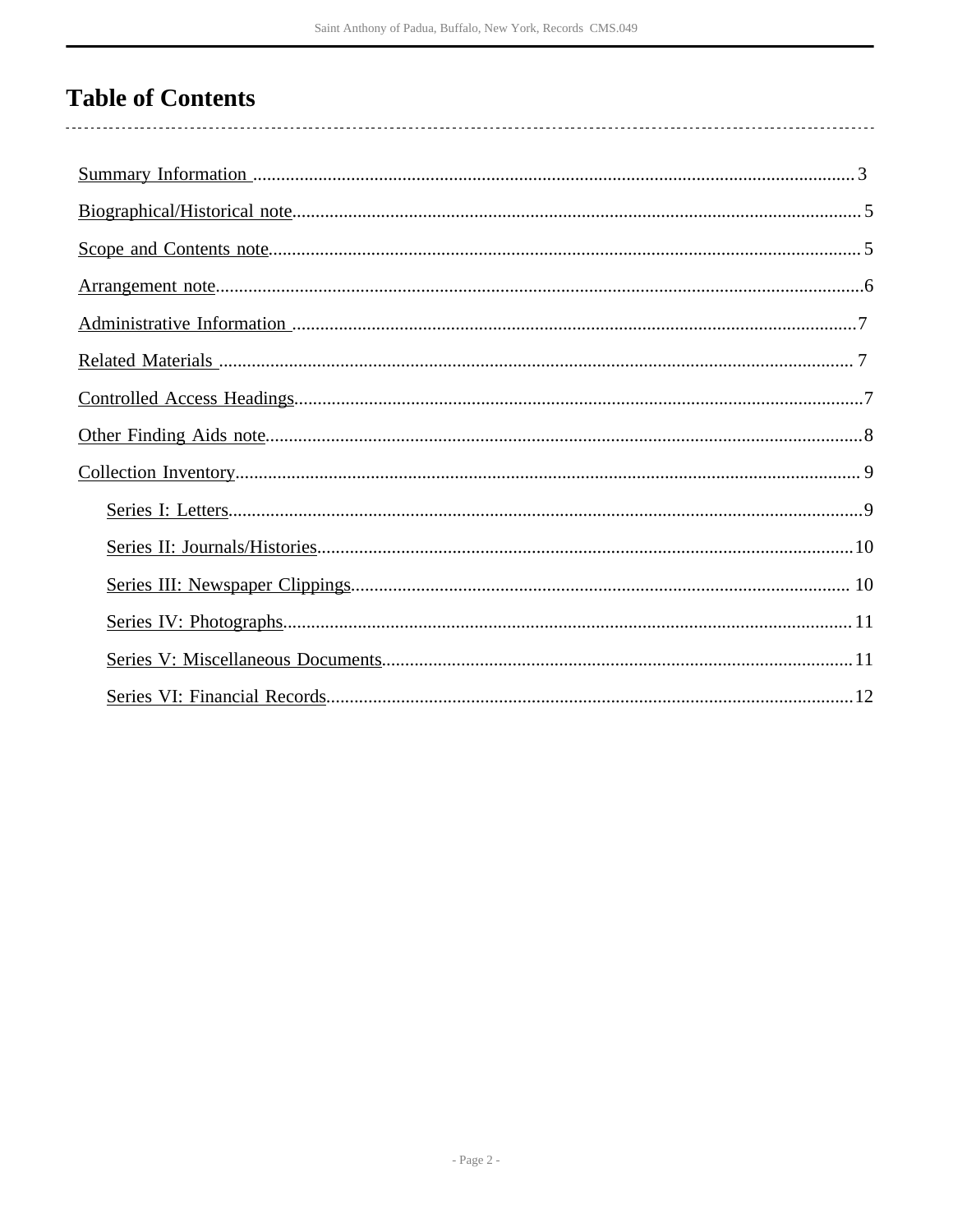# <span id="page-2-0"></span>**Summary Information**

| <b>Repository</b>                                                               | <b>Center for Migration Studies</b>                                                                                                                                                                                                                                                                                                                                                                                                                                                                                                                                                                                                  |  |  |
|---------------------------------------------------------------------------------|--------------------------------------------------------------------------------------------------------------------------------------------------------------------------------------------------------------------------------------------------------------------------------------------------------------------------------------------------------------------------------------------------------------------------------------------------------------------------------------------------------------------------------------------------------------------------------------------------------------------------------------|--|--|
| <b>Creator</b>                                                                  | Saint Anthony of Padua (Church: Buffalo, N.Y.)                                                                                                                                                                                                                                                                                                                                                                                                                                                                                                                                                                                       |  |  |
| <b>Title</b>                                                                    | Saint Anthony of Padua, Buffalo, New York, Records                                                                                                                                                                                                                                                                                                                                                                                                                                                                                                                                                                                   |  |  |
| Date [inclusive]                                                                | 1902-1987                                                                                                                                                                                                                                                                                                                                                                                                                                                                                                                                                                                                                            |  |  |
| <b>Extent</b>                                                                   | 1.0 Linear feet 2 document boxes                                                                                                                                                                                                                                                                                                                                                                                                                                                                                                                                                                                                     |  |  |
| <b>Location note</b>                                                            | CMS.049 is at the Provincial House of the Province of Saint Charles,<br>Society of Saint Charles-Scalabrinians, 27 Carmine Street, New York, Ne<br>York 10014.                                                                                                                                                                                                                                                                                                                                                                                                                                                                       |  |  |
| Language                                                                        | English                                                                                                                                                                                                                                                                                                                                                                                                                                                                                                                                                                                                                              |  |  |
| Language of Materials note The materials in CMS.049 are in English and Italian. |                                                                                                                                                                                                                                                                                                                                                                                                                                                                                                                                                                                                                                      |  |  |
| <b>Abstract</b>                                                                 | CMS.049 documents life at the parish of Saint Anthony of Padua in<br>Buffalo, New York, from shortly after its founding in 1891 to the<br>1980s via correspondence, souvenir publications, newspaper clippings,<br>photographs, financial records and miscellaneous documents. Saint<br>Anthony's is notable for its location in downtown Buffalo, which<br>made the parish a witness to the city's urban renewal program in the<br>1960s and 1970s. It is also notable as an early mission of the Society of<br>Saint Charles-Scalabrinians, and so its history is central to that of the<br>Scalabrinians' Saint Charles Province. |  |  |

**Preferred Citation note**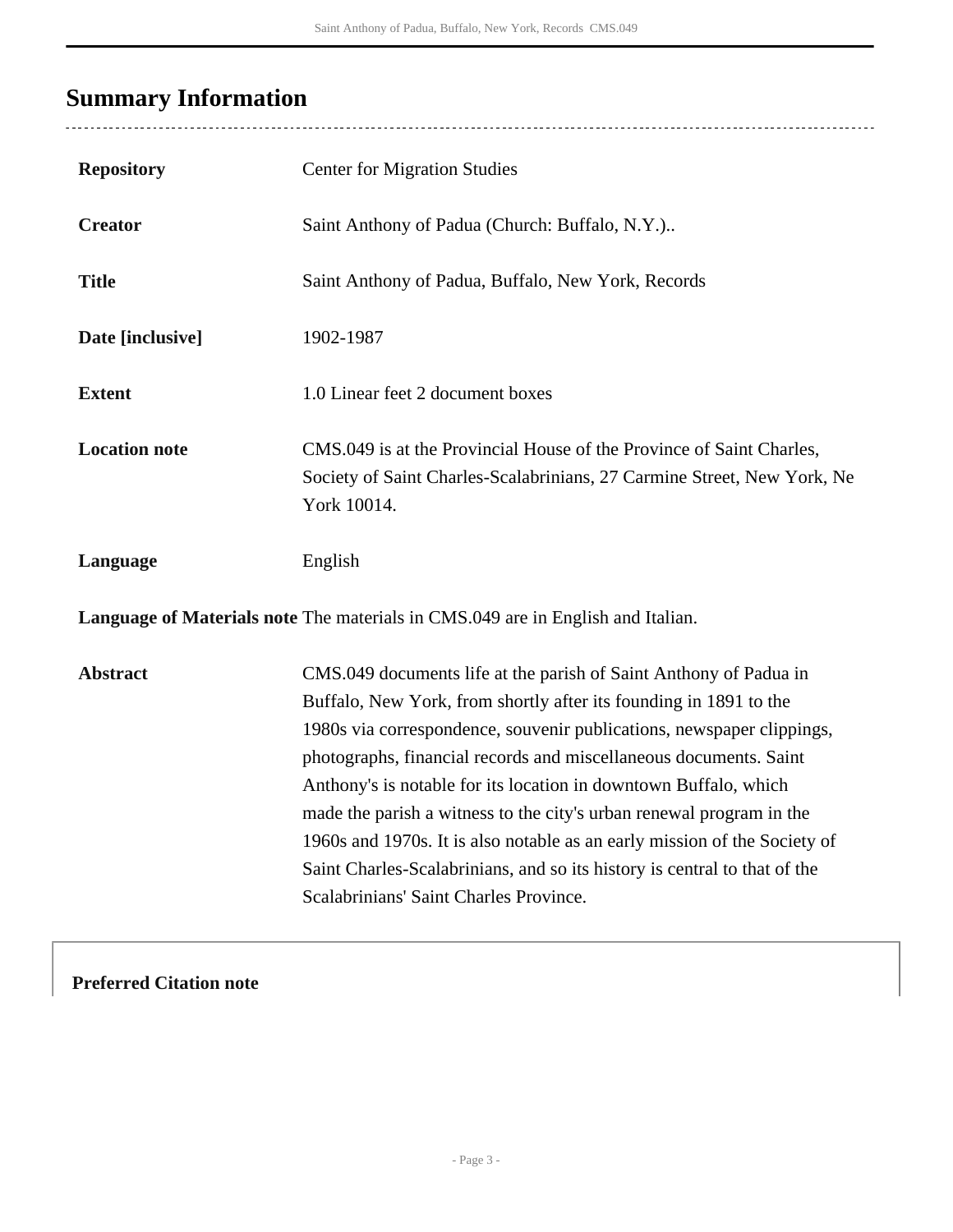Center for Migration Studies of New York; Saint Anthony of Padua, Buffalo, Records (CMS.049); Box; Folder.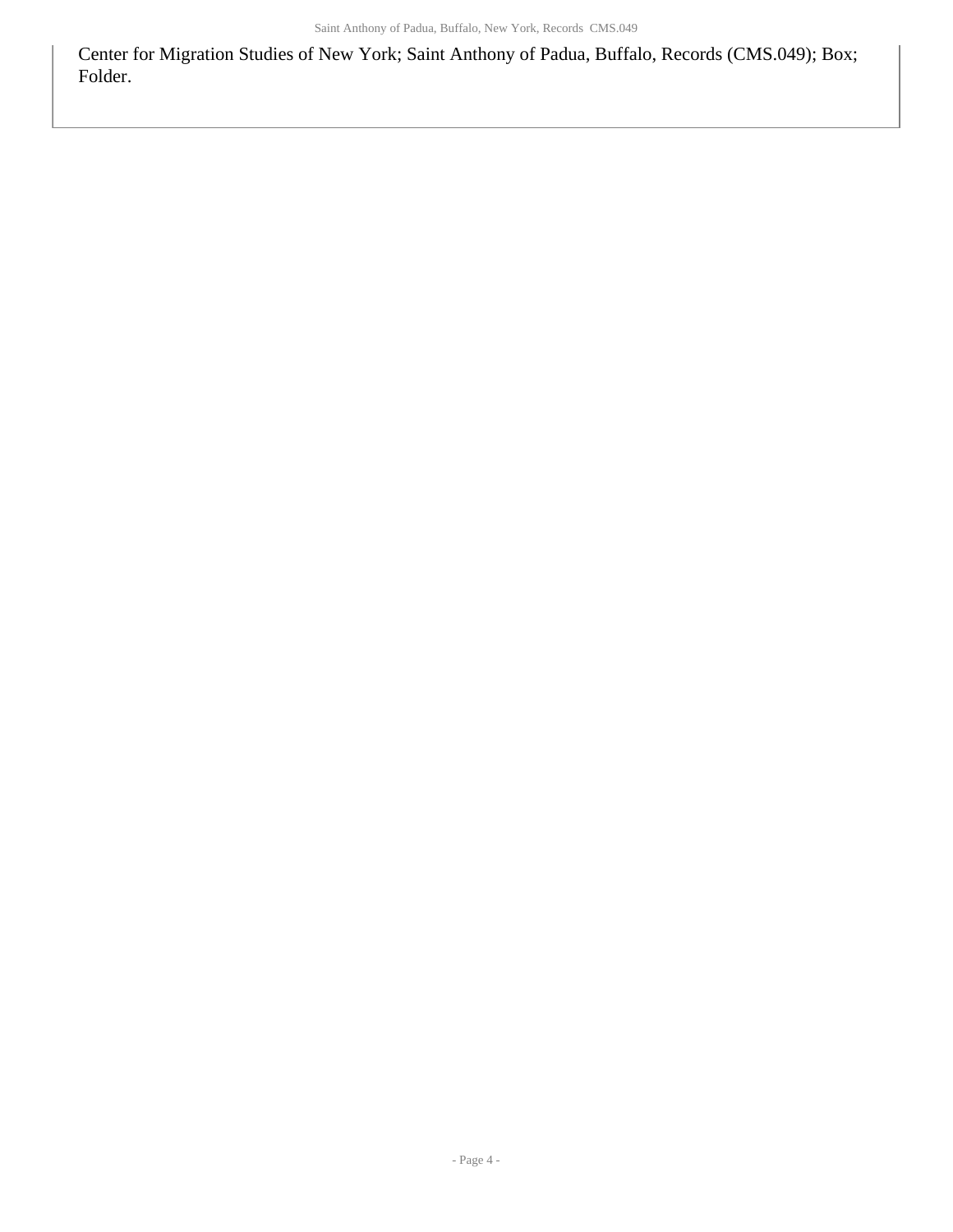# <span id="page-4-0"></span>**Biographical/Historical note**

Buffalo is the port city that connects Lake Erie to the Erie Canal. Its position as a transportation hub fueled its industrial growth in the nineteenth century, and both those traits made it the largest city in a largely agricultural area in western New York. Genoans, Lombards and Tuscans from the Italian peninsula took advantage of its diverse economic opportunities beginnng in the 1870s. By the 1880s, they were being jointed by immigrants from Southern Italy and from Sicily.

The first recorded instance of the Catholic Church's outreach to the Italian immigrant community in Buffalo was in 1887, when Bishop Stephen V. Ryan assigned Hungarian-born, Italian-speaking Father Kofler to the ministry. By 1888 Italians were gathering for Sunday Mass in the chapel behind Saint Joseph's Old Cathedral, under the leadership of Irish-American, Italian-speaking Father James Quigley. By February 1889 the congregation had purchased land at 160 Court Street downtwon. By 1890, the bishop had made contact with a congregation of male religious known then as the Pious Society of Saint Charles and known now as the Society of Saint Charles-Scalabrinians, an organization committed to the migrant ministry. The first Scalabrinian priest, Antonio Gibelli, arrived in 1890 and was there when the parish incorporated on 29 June 1891, when the cornerstone for the church was laid 2 August 1891 and when the buiding opened for worship 20 December 1891. The parish added a parochial school in 1912.

Saint Anthony of Padua's fortunes were tied to those of downtown Buffalo, and to those of the Scalabrinians. When use of the canal declined in the twentieth century, Buffalo lost population and Saint Anthony of Padua lost parishioners. The parish suffered another blow to its population in the late 1960s and early 1970s as the city of Buffalo implemented an urban renewal program. The urban renewal plan did not include attracting new immigrants to Buffalo, and that affected the Scalabrinians' relationshp to Saint Anthony's. In 2012, the Scalabrinians ceased to staff the parish.

# <span id="page-4-1"></span>**Scope and Contents note**

CMS.049 documents the history of Saint Anthony of Padua, a Roman Catholic parishs located at 160 Court Street in downtown Buffalo, New York. It is a history entterwined with that of immigration, the city of Buffalo, and an order of priests known at the Society of Saint Charles-Scalabrinians.

The earliest document in the collecton dates from 1891. By that point, Saint Anthony of Padua in Buffalo was five years old. It was being staffed by Italian immigrant clergy from a new religious congregation, one founded in 1887 by Bishop John Baptist Scalabrini of Piacenza, Italy, to minister to migrants in transit and in their new homes. Today, the congregation is known as the Societ of Saint Charles-Scalabrinians, after its founder.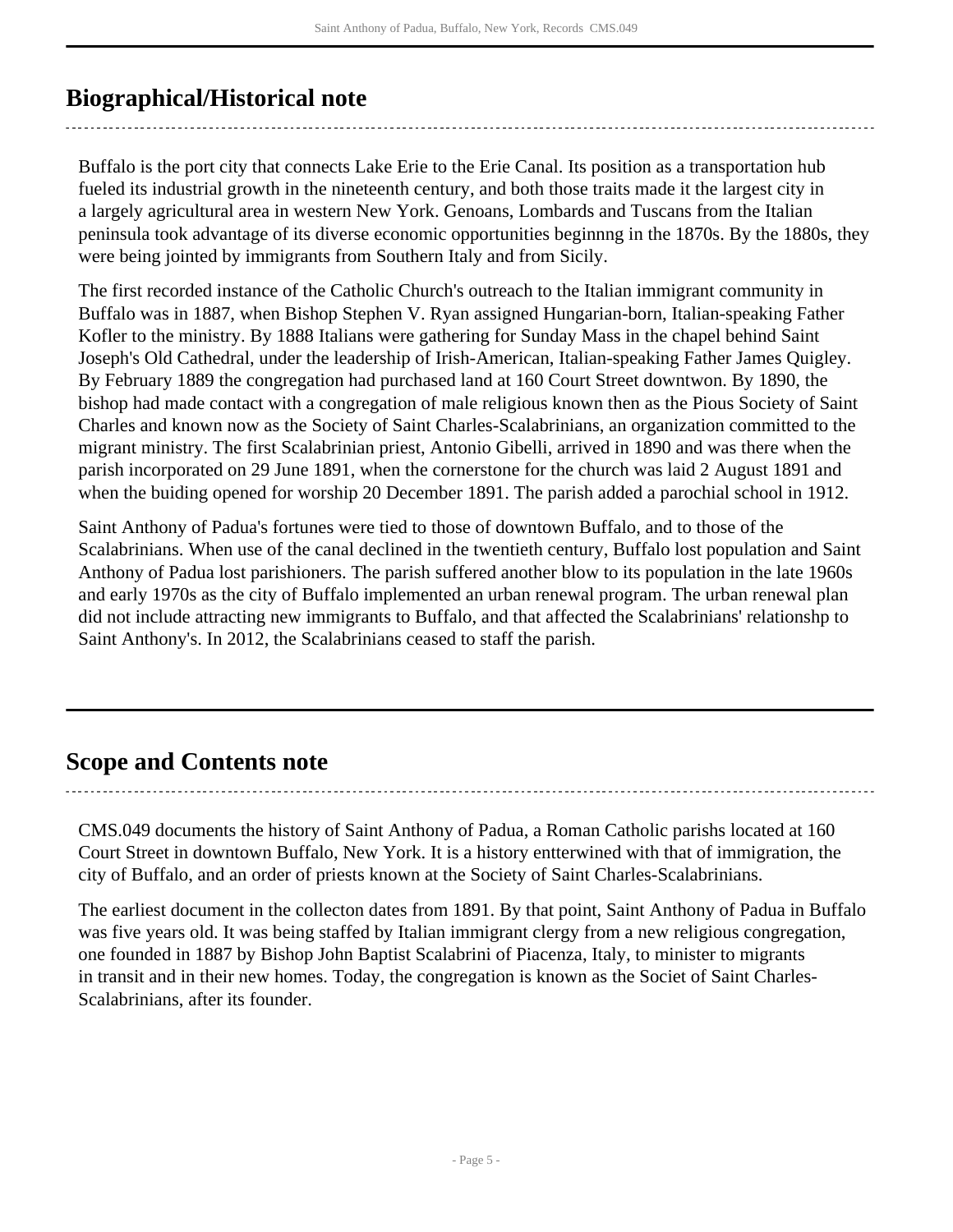American Catholic historiography on Italian immigration began in 1946, with Henry J. Browne's article on "'The Italian Problem.'" Browne put the title in quotes because he was quoting from sixty years' worth of American prelates and parish clergy who complained that the Italians did not attend Mass, contribute to collections, send their children to parochial school, exhibit vocations to the priesthood or religious life, or seen to know that they should be doing all these things. To some extent, the documentation in CMS.049 supports Browne's thesis. The correspondence and financial clergy and parishioners at Saint Anthony of Padua continued to use the Italian language through the first half of the twentieth century, and newspaper clippings and souvenir journals indicate they continued to identify as Italian Americans a century after their community had been founded. However, the material also show the clergy's swift assimilation to their American work situation. The Scalabrinians supported their parishioners in activities few congregations in Italy did: collecting money, saving it, buying land and building a new church thereon. The souvenir journals and financial documents indicate the fathers adopted American patterns of fundraising quickly. During the 1960s, the clergy staffing Saint Anthony's was still coming from Italy, but it was adapting quickly to American circumstances; it was the Italian-born Father Tarcisius Bagatin who led the parish through the period of urban renewal in downtown Buffalo.

Because Saint Anthony in Buffalo was founded within five years of the Scalabrinians' arrival in the United States, and because the Scalabrinians continued to staff the parish until 2012, CMS.049 is also rich in the history of the congregation. The correspondence includes letters from leaders of that first generation such as Antonio Demo, pastor of the strategically placed parish of Our Lady of Pompei in Greenwich Village, New York City, and Father Pio Parolin, who frequently covered for absent clergy at Saint Anthony's. The Demo-Parolin correspondence documents a warm friendship, a mentormentee relationship (Father Demo had been one of the upper class students when Father Pio entered the seminary) and a professional relationship between a provincial superior and someone sent out on pastoral assignments.

# <span id="page-5-0"></span>**Arrangement note**

CMS.049 is arranged in six Series: Series I: Letters Series II: Journals/Histories Series III: Newspaper Clippings Series IV: Photographs Series V: Miscellaneous Documents Series VI: Financial Records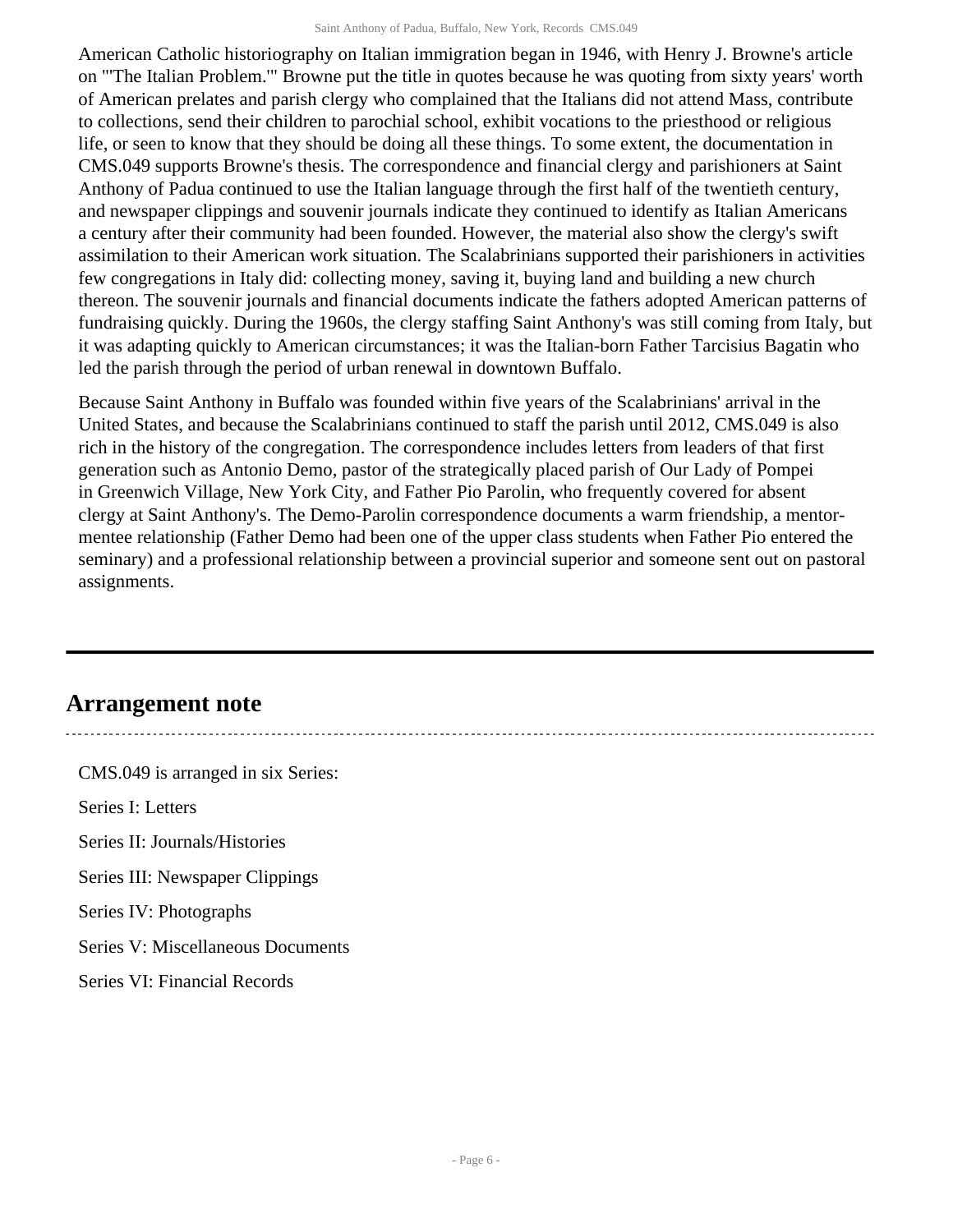# <span id="page-6-0"></span>**Administrative Information**

### **Publication Information**

Center for Migration Studies

### **Conditions Governing Access note**

Open to researchers by appointment.

### **Conditions Governing Use note**

Copyright is owned by the Center for Migration Studies. Permission to publish materials must be requested before use.

### **Immediate Source of Acquisition note**

The items in CMS.049 came from Saint Anthony of Padua in Buffalo via Father Secondo Casarotto.

### **Processing Information note**

In 2016, this collection was entered into the Archivists' Toolkit in compliance with DACS and folder descriptions were simplified from the original print finding aid. (The original finding aid is available in print upon request). Folder titles in the container list online may vary from the the physical folder titles.

## <span id="page-6-1"></span>**Related Materials**

### **Related Archival Materials note**

CMS.078, Province of Saint Charles, Society of Saint Charles-Scalabrinians, Records.

## <span id="page-6-2"></span>**Controlled Access Headings**

**Corporate Name(s)**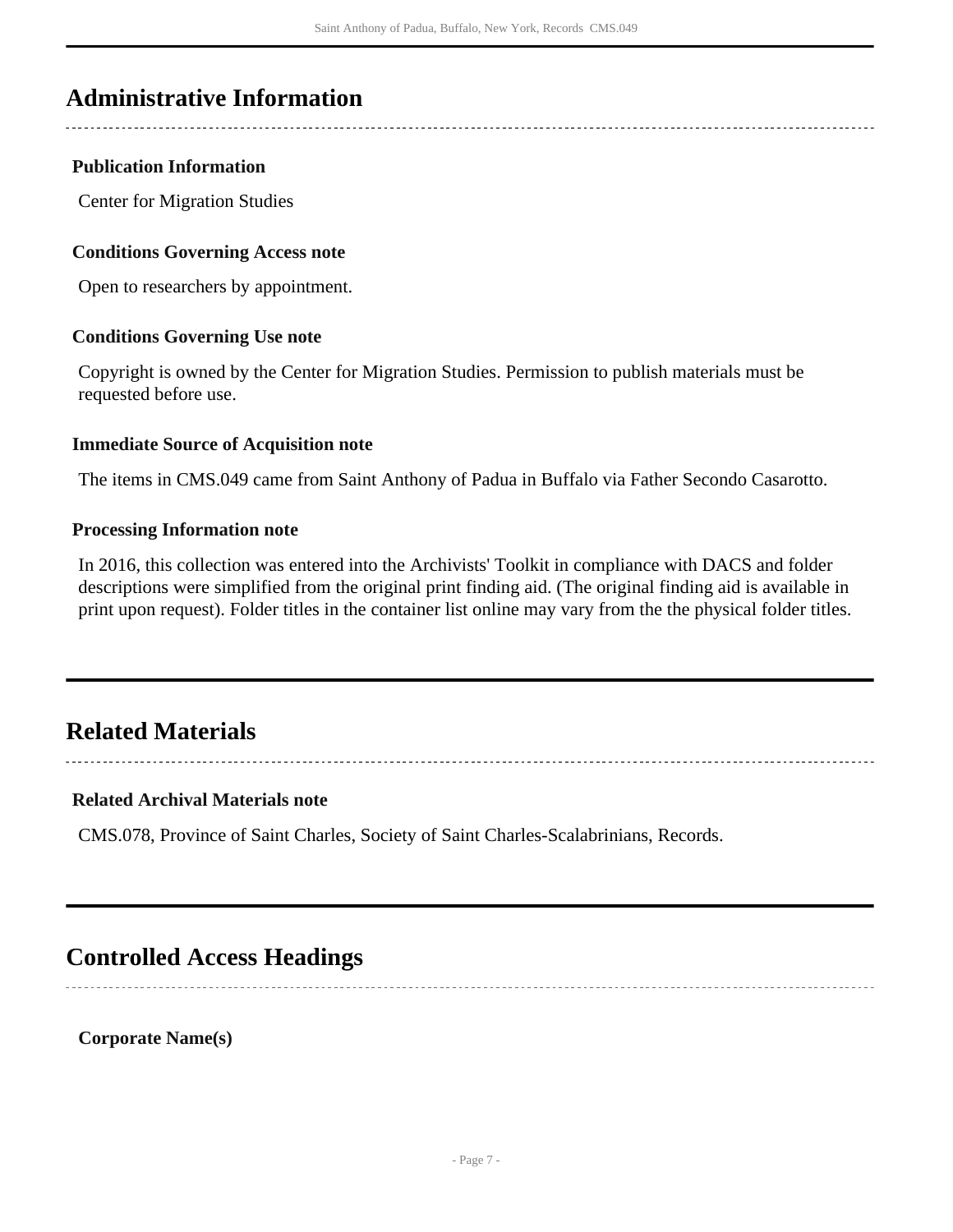• Buffalo (N.Y.).

## **Subject(s)**

• Church work with immigrants |z Catholic Church.

# <span id="page-7-0"></span>**Other Finding Aids note**

The original inventory is available in print upon request.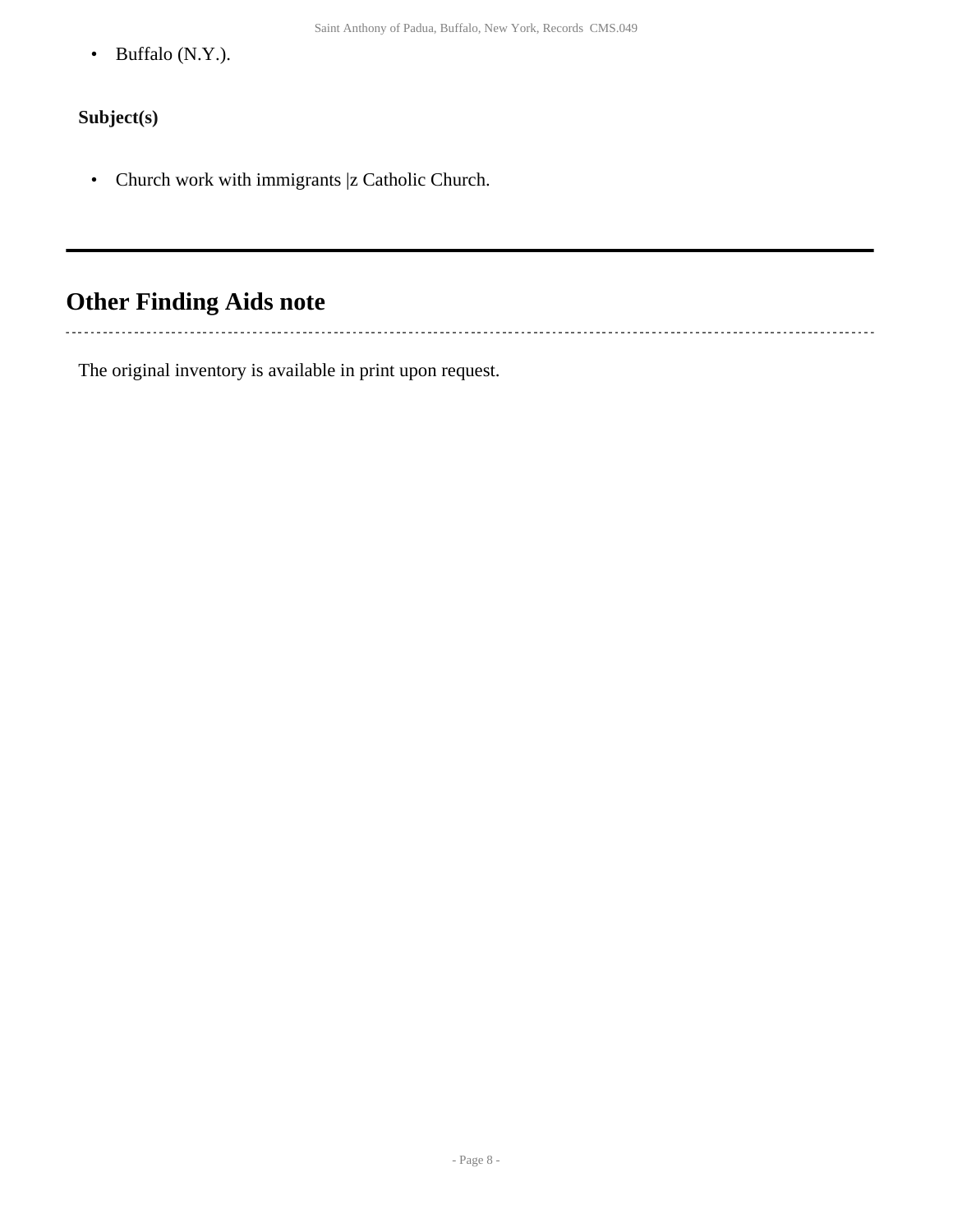# <span id="page-8-0"></span>**Collection Inventory**

<span id="page-8-1"></span>

| <b>Series I: Letters</b> | <b>Box</b><br>$\mathbf{1}$ |
|--------------------------|----------------------------|
|                          | <b>Box</b>                 |
| Letters (2 items) 1902   | $\mathbf{1}$               |
| Letters (1 item) 1903    | $\mathbf{1}$               |
| Letters (1 item) 1904    | $\mathbf{1}$               |
| Letters (2 items) 1905   | $\mathbf 1$                |
| Letters (2 items) 1906   | $1\,$                      |
| Letters (1 item) 1907    | $\mathbf 1$                |
| Letters (20 items) 1908  | $\mathbf{1}$               |
| Letters (9 items) 1909   | $\mathbf{1}$               |
| Letters (6 items) 1910   | $\mathbf{1}$               |
| Letters (8 items) 1911   | $\,1$                      |
| Letters (6 items) 1913   | $1\,$                      |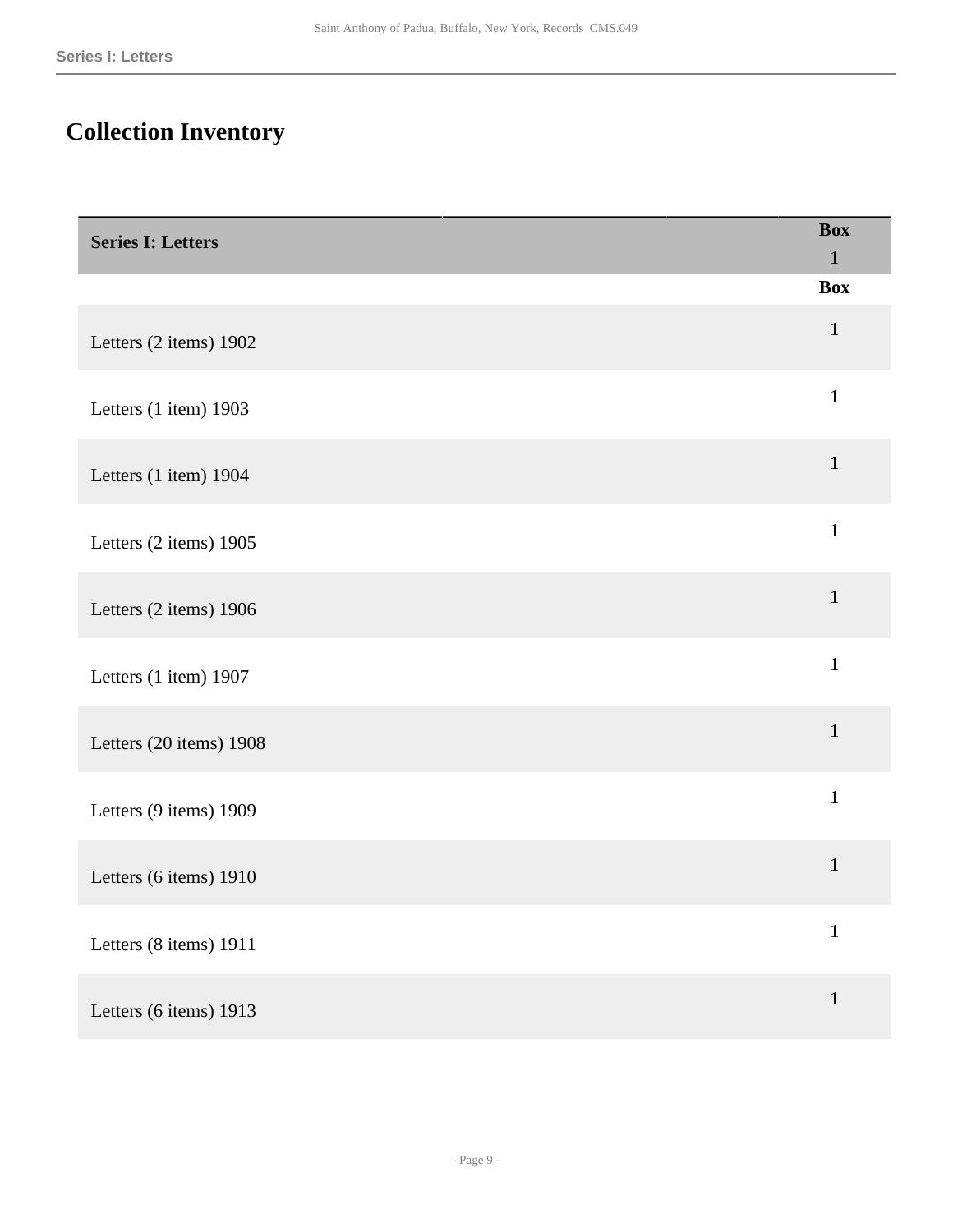<span id="page-9-0"></span>

| Letters (5 items) 1914                                                                                               | $\mathbf{1}$               |
|----------------------------------------------------------------------------------------------------------------------|----------------------------|
| Letters (4 items) 1915                                                                                               | $\mathbf{1}$               |
| Letters (3 items) 1917                                                                                               | $\mathbf{1}$               |
| Letters (2 items) 1918                                                                                               | $\mathbf{1}$               |
| <b>Series II: Journals/Histories 1912-1968</b>                                                                       | <b>Box</b><br>$\mathbf{1}$ |
| <b>Scope and Contents note</b>                                                                                       |                            |
| CMS.049 Series II, contains the following parochial publications:                                                    |                            |
| a) Scuola Scalabrini, 1912, celebrating the opening of the parochial school                                          |                            |
| b) Chiesa di S. Antonio di Padova, 1921, commemorating the parish's thirtieth anniversary,<br>original and photocopy |                            |
| c) Golden Jubilee, 1941, commemorating the parish's fiftieth anniversary                                             |                            |
| d) Second Annual Reunion and Grand Ball, 1942, two copies                                                            |                            |
| e) Lawn Fete-Carnival, 1945, for benefit of Saint Anthony's school                                                   |                            |
| f) Sixty-fifth Anniversary Journall, 1958                                                                            |                            |
| g) Diamond Jubilee Journal, 1986                                                                                     |                            |
| h) Eightieth Anniversary Program of Celebration, 1968                                                                |                            |
| Series III: Newspaper Clippings 1908-1926, circa 1941-1987                                                           | <b>Box</b><br>$\mathbf{1}$ |

### <span id="page-9-1"></span>**Scope and Contents note**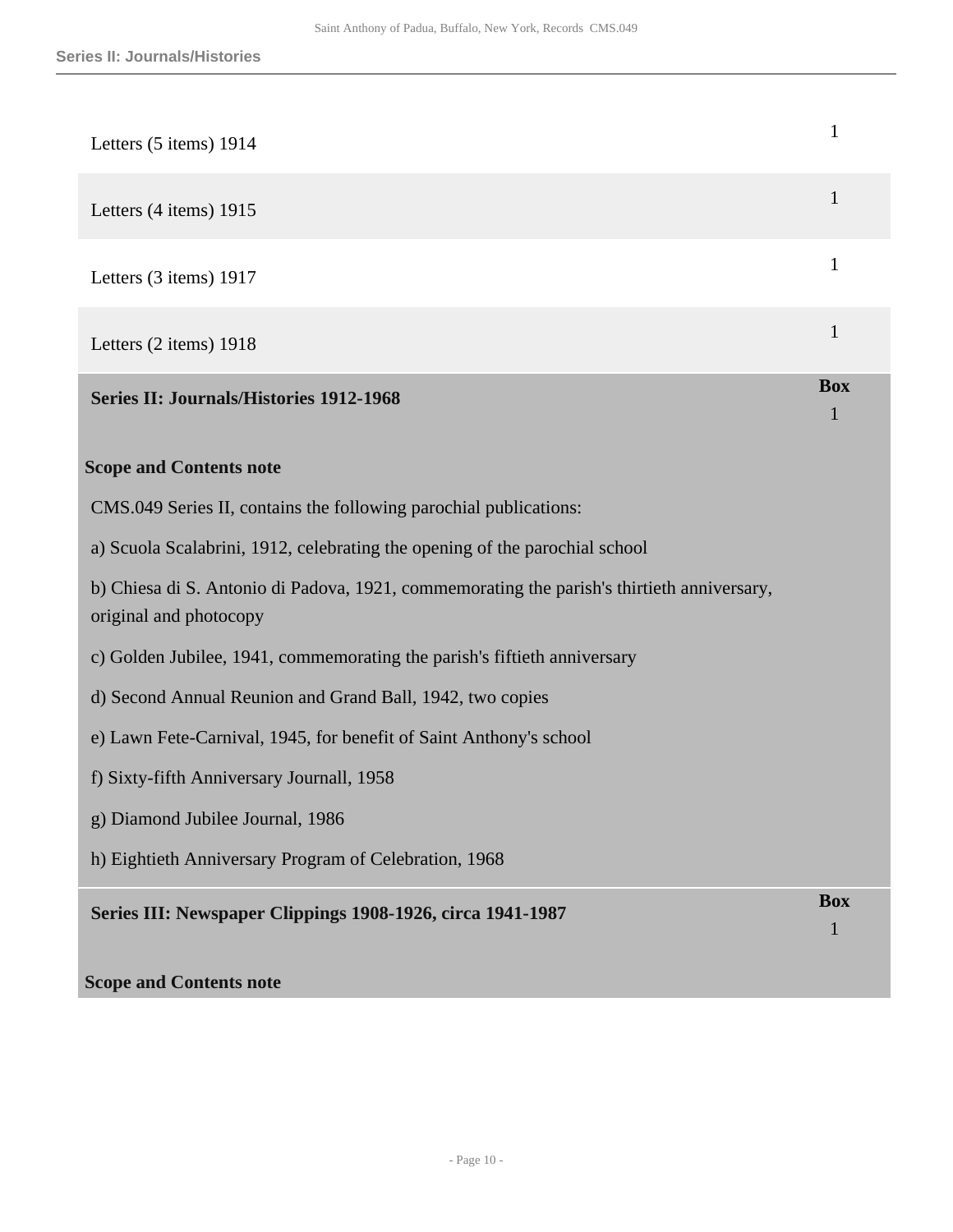CMS.049 Series III, Newspaper Clippings, contains about 30 items. The earlier ones document Saint Anthony's parish, Buffalo's Italian community and Italian Protestant activitiy. The later ones document anniversaries at Saint Anthony's.

### <span id="page-10-0"></span>**Series IV: Photographs 1960s-1970s**

#### **Scope and Contents note**

CMS.049 Series IV, Photographs, contains a dozen images, both black-and-white and color, in sizes ranging from  $3 \frac{1}{2} \times 4 \frac{1}{2}$  to  $8 \times 10$ ", depicting the church's interior and exterior of the church and the exterior of the parish center, erected in 1968. There are also photographs of Father Tarcisius Bagatin, c.s., pastor from the late 1960s through the 1970s and co-author of the history of the parish in the Miscellaneous Documents series.

#### <span id="page-10-1"></span>**Series V: Miscellaneous Documents 1896-1986**

#### **Scope and Contents note**

CMS.049 Series V: Miscellaneous Documents contained the following items:

a) Large manuscript accounting sheet listing income and expenditures of the church for 1896

b) Program of an entertainment given by the Saint Anthony's School students 7 June 1914

c) Invitation from the Bazaar [sic] General Committee to attend a formal opening, circa 1915-1918

d) Pilgrim Track Society of North Carolina publicating regarding ex-Sclaabrinian Joseph Zachello, circa late 1940s

e) Booklet Saint Anthonhy's issued in 1955 to commemorate the fiftieth anniversary of the death of Bishop John Baptist Scalabrini

f) One-page Italian-language typescript on the Tenth Congress of the National Confraternity of Christian Doctrine held in Buffalo, circa 1950s-1960s

# **Box**

1